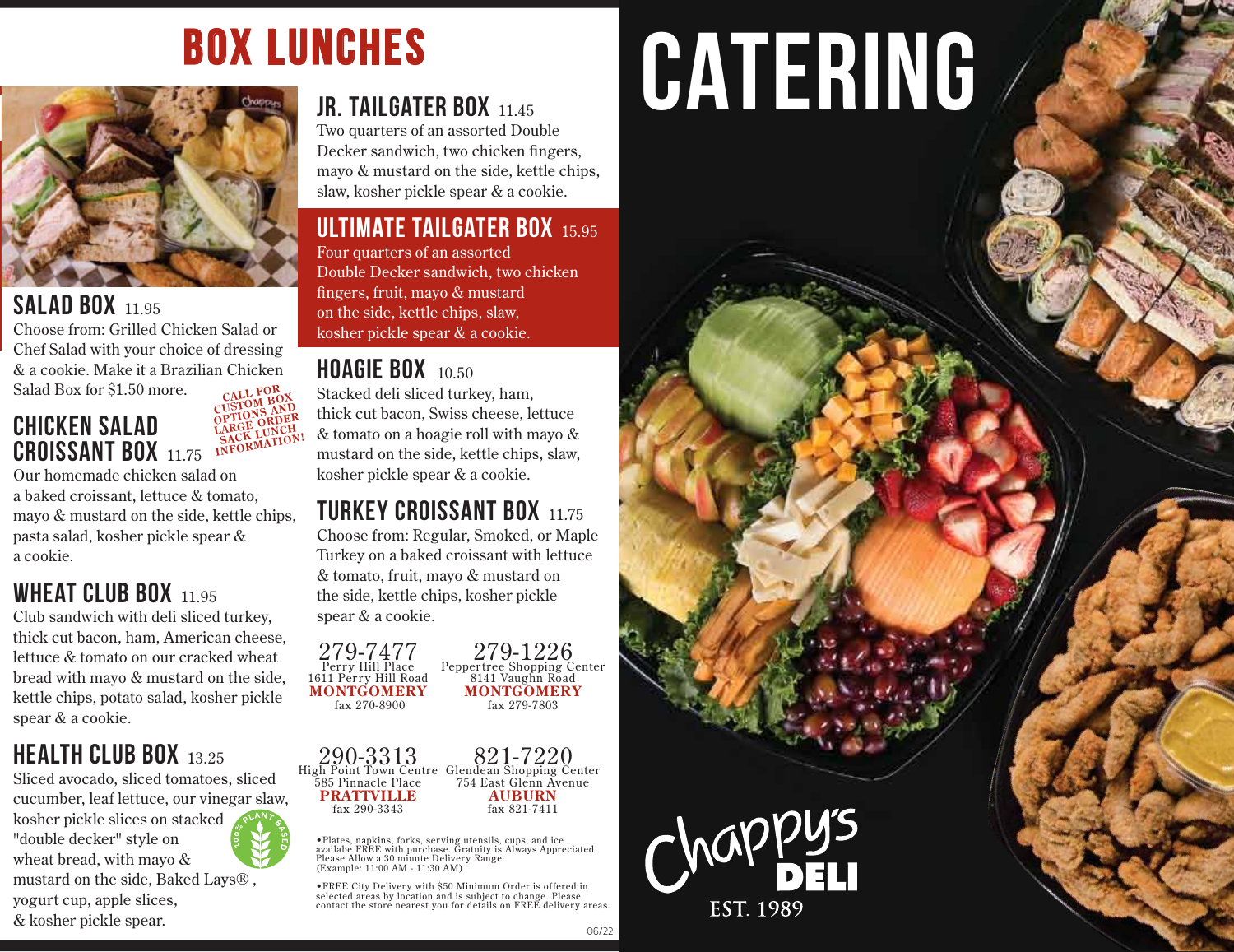## BREAKFAST



## COUNTRY BUFFET

Scrambled eggs, grits, bacon, and biscuits with all the fixins' served buffet style. Substitute Conecuh, Turkey, or Patty S

#### **Don't forget the extras**

| $\alpha$ outstitute Conecult, Turkey, or Fatty bausage for the Charge. |                          |        |
|------------------------------------------------------------------------|--------------------------|--------|
| (Minimum of 6 people)                                                  | Per Person               | 9.95   |
| <b>Add Silver Dollar Pancakes</b>                                      | Per Person               | 1.50   |
| <b>Substitute Cheese Grits</b>                                         | Per Person               | $+.55$ |
| Don't forget the extras                                                |                          |        |
| Fresh Cut Fruit                                                        | Quart (Feeds 5-7)        | 18.95  |
| <b>Cheesy Hashbrown Casserole</b>                                      | Small Pan (Feeds 5-7)    | 21.95  |
| Coffee                                                                 | Serves 10-12             | 23.95  |
| Orange Juice                                                           | Half Gallon (Serves 5-7) | 9.95   |
|                                                                        |                          |        |



#### ANGEL BISCUITS & HAM

Petite cheddar biscuits filled with grilled ham and honey mustard. Per Dozen 21.95 Small 24 biscuits 43.50 Medium 36 biscuits 63.25 Large 48 biscuits 82.50

#### MORNING STAR

Mini–croissants stuffed with eggs, cheese and an assortment of breakfast meats. Small Feeds 5-6 40.65 Medium Feeds 10-12 76.65 Large Feeds 15-17 106.65

#### HOT STUFF

Breakfast Sandwiches on bagels, croissants, grilled white and wheat bread with eggs & cheese and assorted breakfast meats. Small Feeds 5 36.25 Medium Feeds 10 69.25 Large Feeds 12 81.50

#### ANGEL BISCUITS & MORE

with Conecuh sausage, bacon, grilled ham and chicken fingers. Per Dozen 24.95 Small 24 biscuits 48.50 Medium 36 biscuits 70.50 Large 48 biscuits 94.50





JUMBO MUFFIN Fresh Baked. Flavors vary daily. 1/2 Dozen (Box) 13.95

#### BREAKFAST CASSEROLE

Breakfast casserole with grade "A" eggs, cheese and sausage.

Small Pan Feeds 5-7 27.50 Large Pan Feeds 10-14 51.95



#### FRESH BAKED PASTRY

Fresh baked assortment of maple pecan coronets, vanilla & raspberry crowns, cinnamon swirls, and apple coronets. Small 18 pieces 32.95 Medium 33 pieces 58.25 Large 42 pieces 70.50

#### SUNRISE BISCUIT TRAY

Assortment of Conecuh sausage, bacon, chicken fingers, sausage and grilled ham. Small 9 Biscuits 29.25 Medium 16 Biscuits 49.95 Large 23 Biscuits 69.95

*Add egg\* or cheese for an additional charge*

#### FRUIT & BAGEL TRAY

"Good for you" mix of our fresh cut fruit and 12 assorted toasted bagels and served with assorted cream cheeses. Feeds 12 49.45

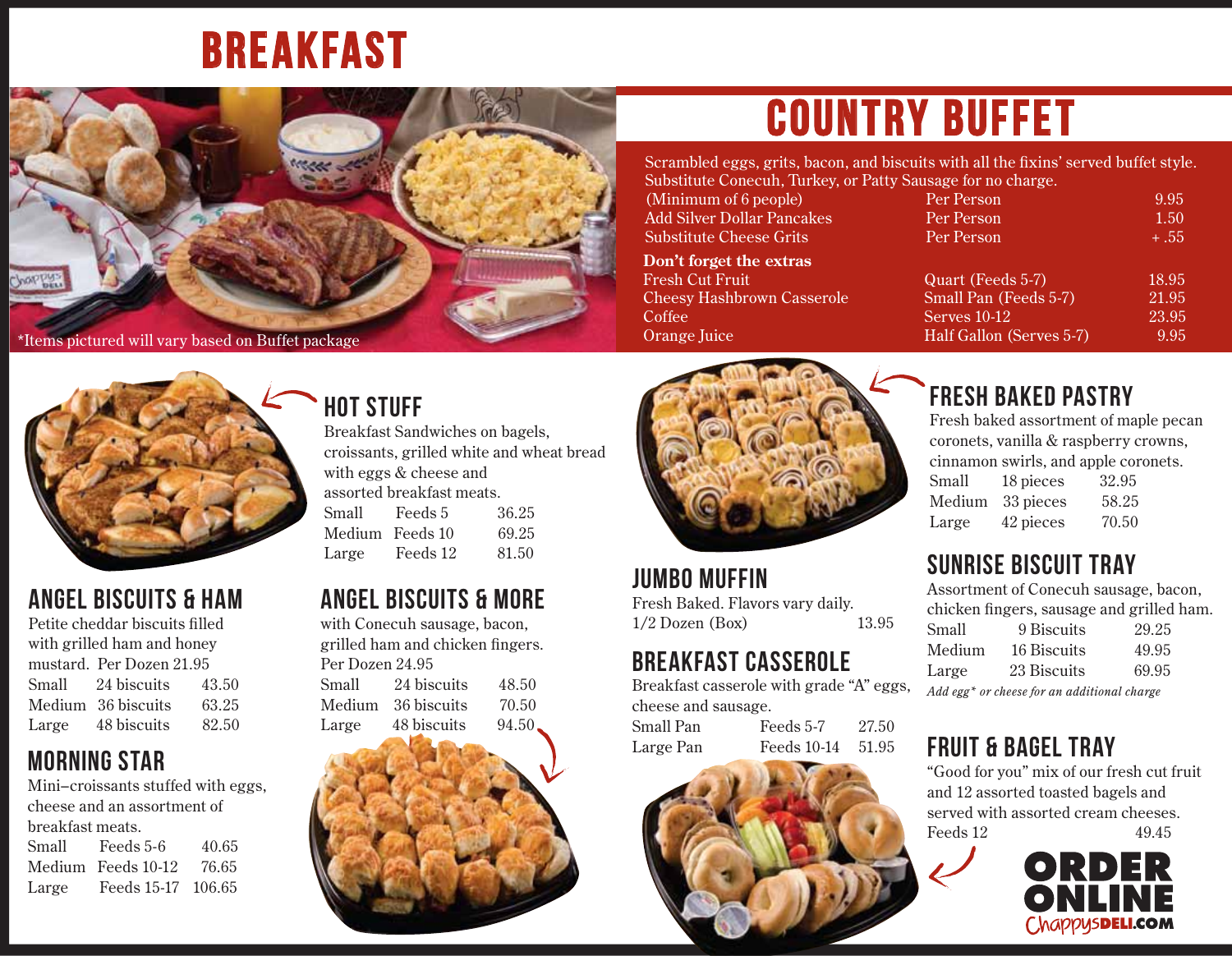## party trays



#### TRIO TRAY

The perfect assortment of our three most popular trays: Double Deckers, Wraps, and Mini Croissants.



#### ALL WRAPPED UP!

A mixture of our house specialty wraps: Club Ranch, Chicken Salad & Apple, Ham & Swiss, and Roast Beef & Cheddar.



#### **ALL TRAYS ON THIS PAGE ONLY**

| Small  | Feeds 4-6          | 39.95 |
|--------|--------------------|-------|
| Medium | <b>Feeds 7-10</b>  | 62.95 |
| Large  | <b>Feeds 10-15</b> | 84.95 |

#### DOUBLE DECKER SANDWICH

Classic assortment of quartered "double decker style" sandwiches with deli sliced meats, natural cheeses, select breads, and all the toppings.



#### GOURMET DELI SLIDERS!

Pretzel, hoagie, and mini croissant sliders stuffed with assorted meats, cheeses, and toppings. Big explosion of happy!



#### HOAGIE TRAY

Hoagie sandwiches stuffed with assorted meats, cheeses, and toppings. Perfect for any gathering.



#### OH BABY! MINI CROISSANT

A variety of sliced deli meats and homemade Chicken Salad with assorted cheeses and toppings. All served on mini croissants.

| Small  | 20 pieces | 45.45  |
|--------|-----------|--------|
| Medium | 40 pieces | 81.95  |
| Large  | 60 pieces | 109.95 |

#### CHICKEN FINGER TRAY

Boneless fried chicken fingers. Your choice of honey mustard, ranch, buffalo, BBQ or our NEW zinger sauce. Additional sauce \$2.95 each. Small Feeds 9-18(36 pieces) 49.95 Medium Feeds 15-30(60 pieces) 81.95 Large Feeds 21-42(84 pieces) 109.95

#### FINGER TEA SANDWICH

An assortment of chicken salad, tuna salad, egg salad, and pimiento cheese on crustless white and wheat bread, cut into quarters. Also available: our White Kick'n Cheddar! Small 40 quarters 45.95 Medium 64 quarters 69.95 Large 96 quarters 96.95

### **STUFFED EGG**<br>Small 24 egg 1

 $24$  egg halves  $22.95$ Medium 36 egg halves 32.95 Large  $48$  egg halves  $43.95$ 

#### FRUIT & CHEESE

"Good for you" arrangement of melon, pineapple, grapes, and other seasonal fruit, and assorted deli cheeses. Choose all fruit for the same price.

Small Feeds 10-15(Snacks 15-20) 55.95 Medium Feeds 18-25(Snacks 25-35) 77.95 Large Feeds 30-35(Snacks 35-40) 99.95





#### VEGGIE & RELISH

Freshly cut seasonal vegetables and relish with homemade ranch for dipping.

| Small | Snacks 12-18            | 43.95 |
|-------|-------------------------|-------|
|       | Medium – Snacks 20-25 - | 54.95 |
| Large | Snacks 30-35            | 76.95 |